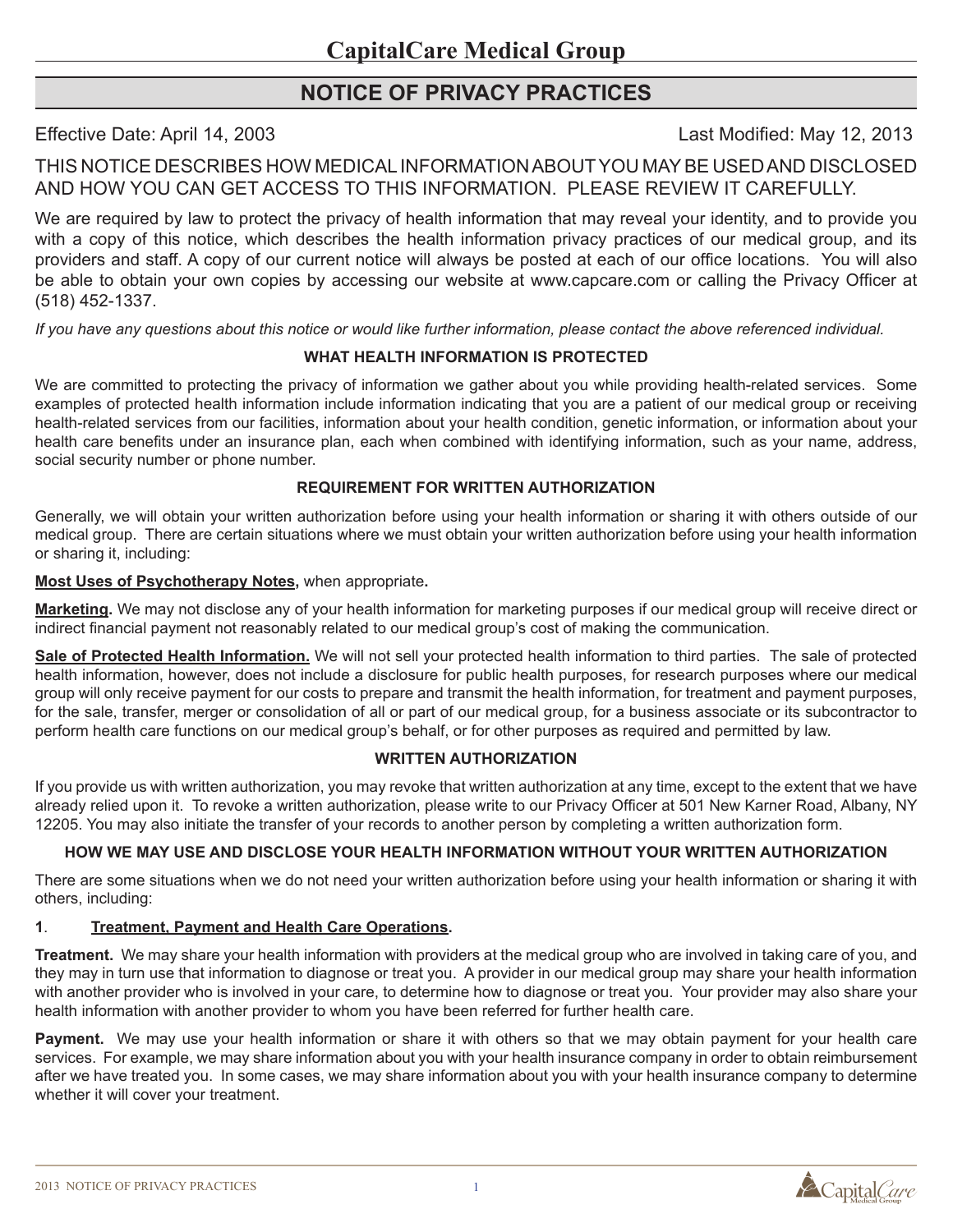**Health Care Operations.** We may use your health information or share it with others in order to conduct our business operations. For example, we may use your health information to evaluate the performance of our staff in caring for you, or to educate our staff on how to improve the care they provide for you.

**2. Appointment Reminders, Treatment Alternatives, Benefits and Services.** In the course of providing treatment to you, we may use your health information to contact you with a reminder that you have an appointment for treatment or services, or in order to recommend possible treatment alternatives or health-related benefits and services that may be of interest to you.

**3. Business Associates.** We may disclose your health information to contractors, agents and other "business associates" who need the information in order to assist us with obtaining payment or carrying out our business operations. For example, we may share your health information with a billing company that helps us to obtain payment from your insurance company, or we may share your health information with an accounting firm or law firm that provides professional advice to us. Business associates are required by law to abide by the HIPAA regulations. If we do disclose your health information to a business associate, we will have a written contract to ensure that our business associate also protects the privacy of your health information. If our business associate discloses your health information to a subcontractor or vendor, the business associate will have a written contract to ensure that the subcontractor or vendor also protects the privacy of the information.

**4. Friends and Family Designated to be Involved in Your Care.** If you have not voiced an objection, we may share your health information with a family member, relative, or close personal friend who is involved in your care or payment for your care, including following your death.

**5. Proof of Immunization**. We may disclose proof of a child's immunizations to a school, if the child is a student or prospective student of the school, as required by State or other law, if a parent, guardian, other person acting in loco parentis, or an emancipated minor, authorizes us to do so, but we do not need written authorization. The authorization may be oral.

### **6. Emergencies or Public Need.**

**Emergencies or as Required by Law.** We may use or disclose your health information if you need emergency treatment or if we are required by law to treat you. We may use or disclose your health information if we are required by law to do so, and we will notify you of these uses and disclosures if notice is required by law.

**Public Health Activities.** We may disclose your health information to authorized public health officials (or a foreign government agency collaborating with such officials) so they may carry out their public health activities under law, such as controlling disease or public health hazards. We may also disclose your health information to a person who may have been exposed to a communicable disease or be at risk for contracting or spreading the disease, if permitted by law. We may disclose a person's proof of immunization to a school, if required by State or other law, if we obtain and document the agreement for disclosure (which may be oral) from the parent, guardian, person acting in loco parentis, an emancipated minor or an adult. And, finally, we may release some health information about you to your employer if your employer hires us to provide you with a physical exam and we discover that you have a work-related injury or disease that your employer must know about in order to comply with employment laws.

**Victims of Abuse, Neglect or Domestic Violence.** We may release your health information to a public health authority authorized to receive reports of abuse, neglect or domestic violence.

**Health Oversight Activities.** We may release your health information to government agencies authorized to conduct audits, investigations, and inspections of our facilities. These government agencies monitor the operation of the health care system, government benefit programs such as Medicare and Medicaid, and compliance with government regulatory programs and civil rights laws.

**Lawsuits and Disputes.** We may disclose your health information if we are ordered to do so by a court or administrative tribunal that is handling a lawsuit or other dispute. We may also disclose your information in response to a subpoena, discovery request, or other lawful request by someone else involved in the dispute, but only if required judicial or other approval or necessary authorization is obtained.

**Law Enforcement.** We may disclose your health information to law enforcement officials for certain reasons, such as complying with court orders, assisting in the identification of fugitives or the location of missing persons, if we suspect that your death resulted from a crime, or if necessary, to report a crime that occurred on our property or off-site in a medical emergency.

**To Avert a Serious and Imminent Threat to Health or Safety.** We may use your health information or share it with others when necessary to prevent a serious and imminent threat to your health or safety, or the health or safety of another person or the public. In such cases, we will only share your information with someone able to help prevent the threat. We may also disclose your health information to law enforcement officers if you tell us that you participated in a violent crime that may have caused serious physical harm to another person (unless you admitted that fact while in counseling), or if we determine that you escaped from lawful custody (such as a prison or mental health institution).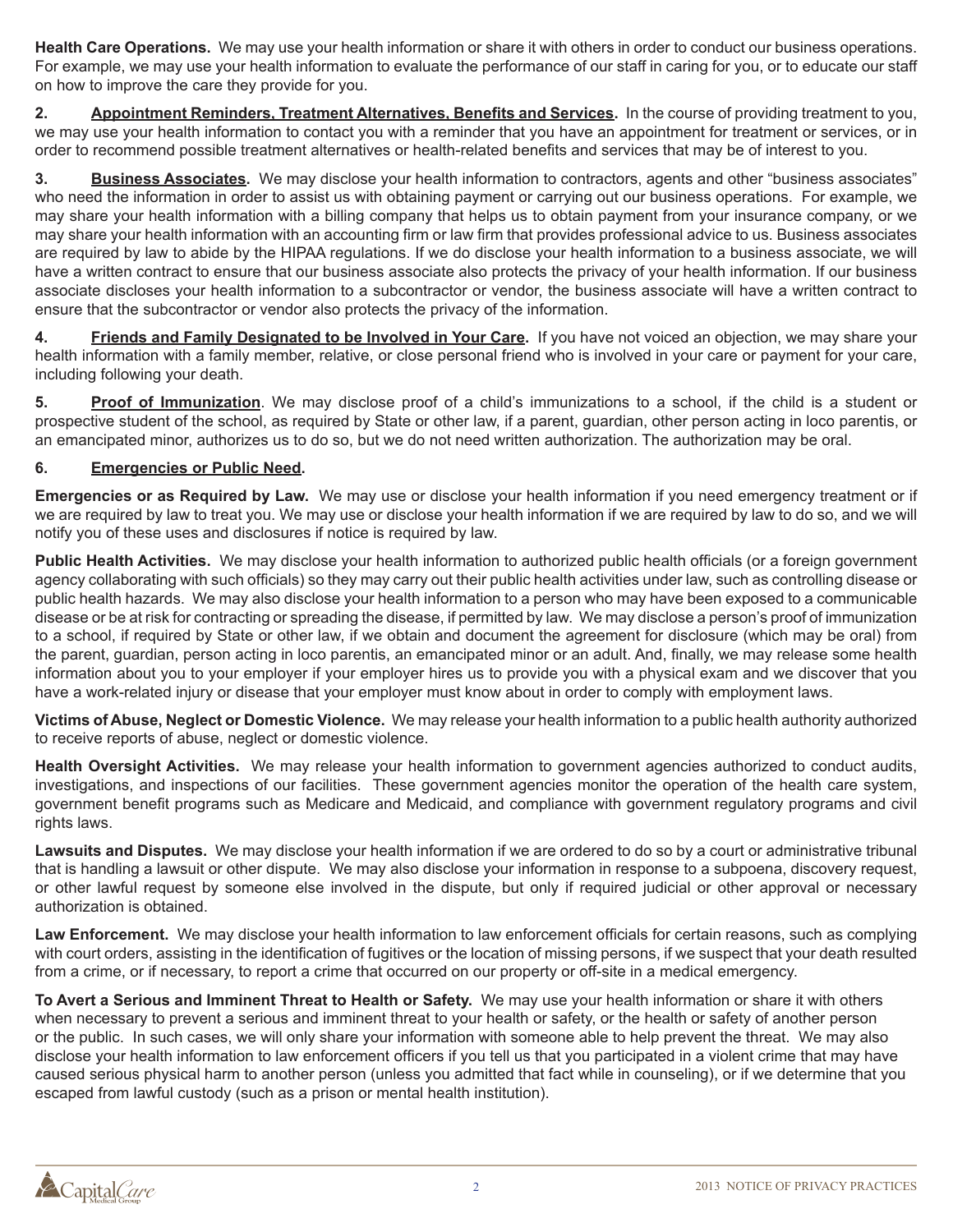**National Security and Intelligence Activities or Protective Services.** We may disclose your health information to authorized federal officials who are conducting national security and intelligence activities or providing protective services to the President or other important officials.

**Military and Veterans.** If you are in the Armed Forces, we may disclose health information about you to appropriate military command authorities for activities they deem necessary to carry out their military mission. We may also release health information about foreign military personnel to the appropriate foreign military authority.

**Inmates and Correctional Institutions.** If you are an inmate or you are detained by a law enforcement officer, we may disclose your health information to the prison officers or law enforcement officers if necessary to provide you with health care, or to maintain safety, security and good order at the place where you are confined. This includes sharing information that is necessary to protect the health and safety of other inmates or persons involved in supervising or transporting inmates.

**Workers' Compensation.** We may disclose your health information for workers' compensation or similar programs that provide benefits for work-related injuries.

**Coroners, Medical Examiners and Funeral Directors.** In the event of your death, we may disclose your health information to a coroner or medical examiner. We may also release this information to funeral directors as necessary to carry out their duties.

**Organ and Tissue Donation.** In the event of your death or impending death, we may disclose your health information to organizations that procure or store organs, eyes or other tissues so that these organizations may investigate whether donation or transplantation is possible under applicable laws.

**7. Completely De-identified or Partially De-identified Information.** We may use and disclose your health information if we have removed any information that has the potential to identify you so that the health information is "completely de-identified." We may also use and disclose "partially de-identified" health information about you if the person who will receive the information signs an agreement to protect the privacy of the information as required by federal and state law. Partially de-identified health information will *not* contain any information that would directly identify you (such as your name, street address, social security number, phone number, fax number, electronic mail address, website address, or license number).

**8. Incidental Disclosures.** While we will take reasonable steps to safeguard the privacy of your health information, certain disclosures of your health information may occur during or as an unavoidable result of our otherwise permissible uses or disclosures of your health information. For example, during the course of a treatment session, other patients in the treatment area may see, or overhear discussion of, your health information.

**9. Changes to This Notice.** We reserve the right to change this notice at any time and to make the revised or changed notice effective in the future.

### **YOUR RIGHTS TO ACCESS AND CONTROL YOUR HEALTH INFORMATION**

*You have the following rights to access and control your health information:*

**1**. **Right to Inspect and Copy Records.** You have the right to inspect and obtain a copy of any of your health information that may be used to make decisions about you and your treatment for as long as we maintain this information in our records, including medical and billing records. To inspect or obtain a copy of your health information, please submit your request in writing to the Privacy Officer. If you request a copy of the information, we may charge a fee for the costs of copying, mailing or other supplies we use to fulfill your request. If you would like an electronic copy of your health information, we will provide you a copy in electronic form and format as requested as long as we can readily produce such information in the form requested. Otherwise, we will cooperate with you to provide a readable electronic form and format as agreed. In some limited circumstances, we may deny the request.

**2**. **Right to Amend Records.** If you believe that the health information we have about you is incorrect or incomplete, you may ask us to amend the information for as long as the information is kept in our records by writing to us. Your request should include the reasons why you think we should make the amendment. If we deny part or all of your request, we will provide a written notice that explains our reasons for doing so. You will have the right to have certain information related to your requested amendment included in your records.

**3**. **Right to an Accounting of Disclosures.** You have a right to request an "accounting of disclosures," which is a list with information about how we have shared your health information with others. To obtain a request form for an accounting of disclosures, please write to the Privacy Officer. You have a right to receive one list every 12-month period for free. However, we may charge you for the cost of providing any additional lists in that same 12-month period.